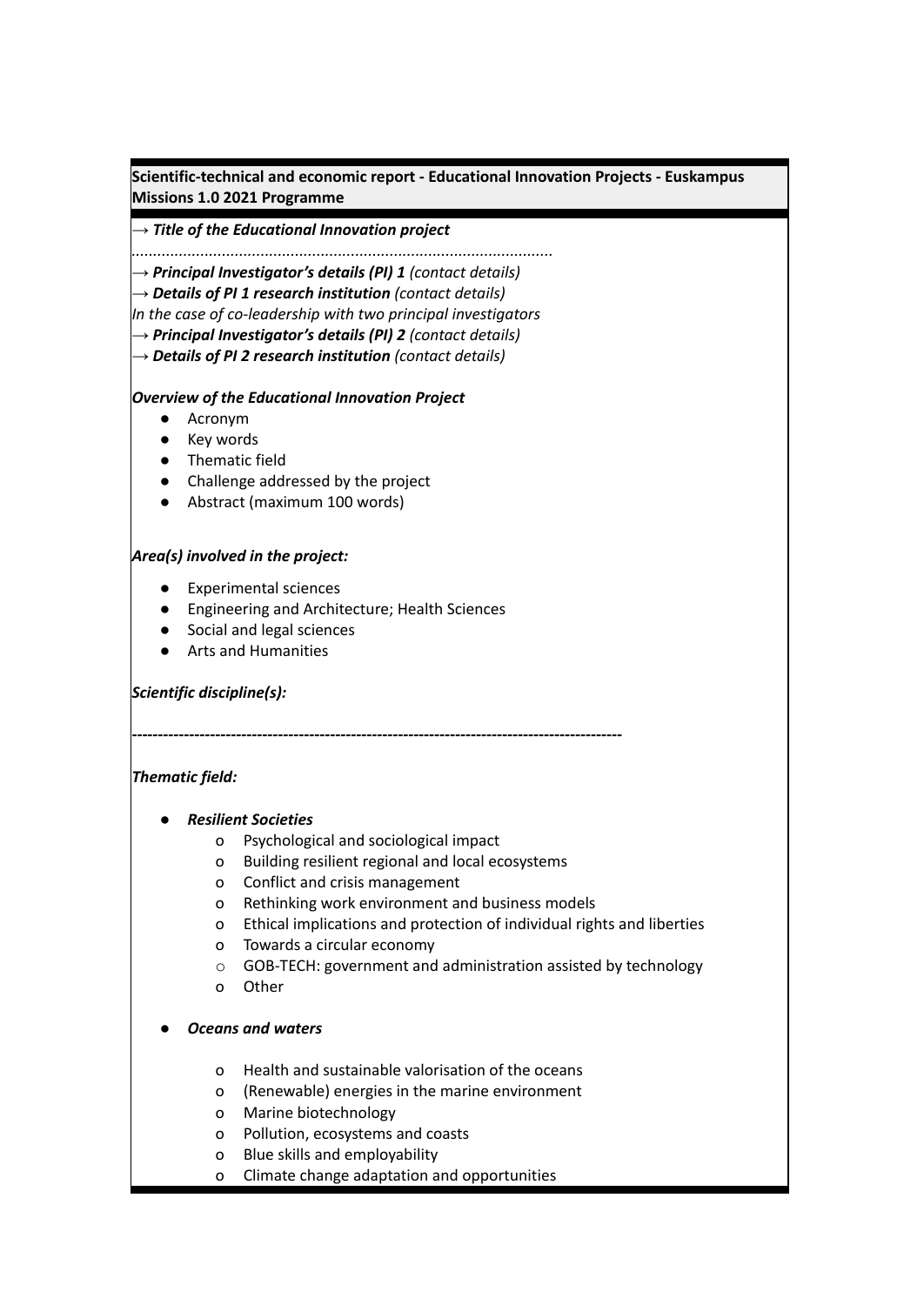|                         | o                                                                                                                             | Ecological Footprint: Heritage, Impact and Legacy                                                                                                                                                                                                                                                                                                                                    |  |
|-------------------------|-------------------------------------------------------------------------------------------------------------------------------|--------------------------------------------------------------------------------------------------------------------------------------------------------------------------------------------------------------------------------------------------------------------------------------------------------------------------------------------------------------------------------------|--|
|                         | o                                                                                                                             | Blue Economy/Circular Economy (extraction, manufacturing, production and                                                                                                                                                                                                                                                                                                             |  |
|                         |                                                                                                                               | consumption)                                                                                                                                                                                                                                                                                                                                                                         |  |
|                         | $\circ$                                                                                                                       | Sustainable maritime transport                                                                                                                                                                                                                                                                                                                                                       |  |
|                         | O                                                                                                                             | Other<br>lOther:                                                                                                                                                                                                                                                                                                                                                                     |  |
|                         |                                                                                                                               |                                                                                                                                                                                                                                                                                                                                                                                      |  |
|                         |                                                                                                                               | $\rightarrow$ Pedagogical proposal (maximum 2.000 words)                                                                                                                                                                                                                                                                                                                             |  |
| $\bullet$               |                                                                                                                               | Context/Background                                                                                                                                                                                                                                                                                                                                                                   |  |
| $\bullet$               |                                                                                                                               | Justification of the proposed educational innovation                                                                                                                                                                                                                                                                                                                                 |  |
| $\bullet$               |                                                                                                                               | Work plan: Objectives and milestones; Methodology; Timeline                                                                                                                                                                                                                                                                                                                          |  |
| $\bullet$               |                                                                                                                               | Impact of the project on the learning experience                                                                                                                                                                                                                                                                                                                                     |  |
| $\bullet$               |                                                                                                                               | Identification of ethical issues: In the case of Projects including research activity,<br>experiments, and interventions, these will require a prior mandatory favourable report from the<br>Ethics Committee or equivalent body of the proposing institutions before starting the Projects<br>Furthermore, it shall be subject to the current regulations on everything related to: |  |
| $\bullet$               |                                                                                                                               | Use and processing of personal data                                                                                                                                                                                                                                                                                                                                                  |  |
|                         |                                                                                                                               | Research and interventions on humans and/or use of human biological samples                                                                                                                                                                                                                                                                                                          |  |
| $\bullet$               |                                                                                                                               | Use of animals for experimental or other scientific purposes                                                                                                                                                                                                                                                                                                                         |  |
|                         |                                                                                                                               | Research using genetically modified organisms                                                                                                                                                                                                                                                                                                                                        |  |
|                         | environment                                                                                                                   | Research using biological hazardous agents for humans, animals, plants and/or the                                                                                                                                                                                                                                                                                                    |  |
|                         |                                                                                                                               | $\rightarrow$ Description of the training activity (max. 500 words)                                                                                                                                                                                                                                                                                                                  |  |
|                         |                                                                                                                               |                                                                                                                                                                                                                                                                                                                                                                                      |  |
|                         |                                                                                                                               | $\rightarrow$ Justification for the teaching-learning approach (maximum 500 words)                                                                                                                                                                                                                                                                                                   |  |
|                         |                                                                                                                               | $\rightarrow$ Expected impact from a sustainability education perspective (maximum 500 words).                                                                                                                                                                                                                                                                                       |  |
|                         |                                                                                                                               | Which key SDGs does the project contribute to?                                                                                                                                                                                                                                                                                                                                       |  |
|                         | What are the expected results/outcomes directly derived from the project activities<br>that contribute to the specified SDGs? |                                                                                                                                                                                                                                                                                                                                                                                      |  |
|                         |                                                                                                                               | To what extent does the project introduce a transformative learning approach?<br>To what extent does the project develop competences and knowledge to understand<br>and take on board the complexity of sustainability challenges?                                                                                                                                                   |  |
| $\rightarrow$ Resources |                                                                                                                               |                                                                                                                                                                                                                                                                                                                                                                                      |  |
| project?                |                                                                                                                               | What are the resources (personnel/skills/financial/infrastructure) needed to implement the                                                                                                                                                                                                                                                                                           |  |
|                         |                                                                                                                               | $\rightarrow$ Capacity of the work team                                                                                                                                                                                                                                                                                                                                              |  |
|                         | Data and roles of the team members + brief summary of their CVs<br>Quality, track record and suitability of the team          |                                                                                                                                                                                                                                                                                                                                                                                      |  |
|                         | $\rightarrow$ Financial proposal                                                                                              |                                                                                                                                                                                                                                                                                                                                                                                      |  |
|                         |                                                                                                                               | Total budget of the work and breakdown                                                                                                                                                                                                                                                                                                                                               |  |
|                         | o                                                                                                                             | Co-financing scheme (if applicable)                                                                                                                                                                                                                                                                                                                                                  |  |
|                         | $\mathsf{o}$                                                                                                                  | Grants applied for in other Programmes                                                                                                                                                                                                                                                                                                                                               |  |
|                         | o                                                                                                                             | Grants awarded in other Programmes or Calls for Proposals                                                                                                                                                                                                                                                                                                                            |  |
|                         |                                                                                                                               |                                                                                                                                                                                                                                                                                                                                                                                      |  |